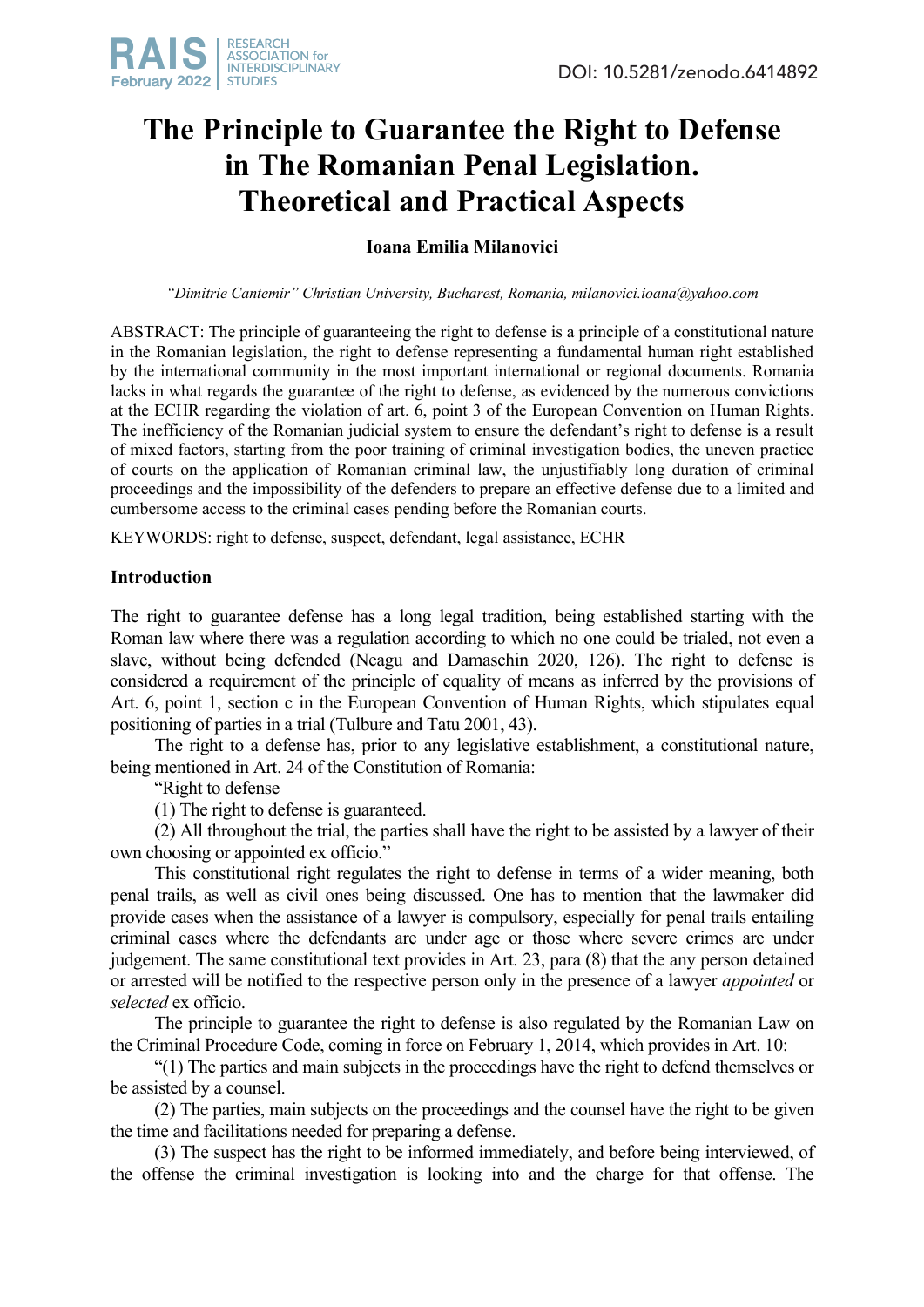defendant has the right to be informed immediately of the offense the prosecution against them has started for, and the charges for that offense.

(4) Before being interviewed the suspect and defendant must be informed that they have the right to make no statements whatsoever.

(5) The judicial bodies are under an obligation to ensure full and effective exercise by the parties and main subjects in the proceedings of their right to defense throughout the criminal proceedings.

(6) The right to defense shall be exercised in good faith, according to the goal for which the law recognizes it."

Law no. 304/2004 regarding judicial organization, published in the Official Gazette, Part I, no. 653 of 22 July 2005 also establishes the right to defense in Art. 15: "The right to defend is guaranteed. Throughout the process, the parties have the right to be represented or, as the case may be, assisted by a defender, elected or appointed ex officio, according to the law."

Law no. 254/2013 on the execution of sentences and restrictive measures involving deprivation of liberty decided by judicial organisms during the trail, published in the Official Gazette no. 514 on August 14, 2013, provides in Art. 100 para (3) that the *Right to defense is guaranteed.*

The European Convention of Human Rights guarantees the right to defense, in Art. 6, para 3, c which provides that "anyone charged with a criminal offence" has the right "to defend himself in person or through legal assistance of his own choosing or, he has not sufficient means to pay for legal assistance, to be given it free when the interests of justice so require."

The same principle to guarantee on Civil and Political Rights, Art. 14, para 3 d) where it stipulates that any person accused by a criminal offense has the right, in full equality "to be tried in his presence, and to defend himself in person or through legal assistance of his own choosing; to be informed, if he does not have legal assistance, of this right and to have legal assistance to him, in any case where the interests of justice so require, and without payment by him in any such case if he does not have sufficient means to pay for it".

The EU Charter of Fundamental Rights guarantees the right to defense in Art. 48, para (2): "Respect for the rights of the defense of anyone who has been charged shall be guaranteed."

The Universal Declaration of Human Rights also validates the right to defense in Art. 1, para 1: "Everyone charged with a penal offence has the right to be presumed innocent until proved guilty according to law in a public trial at which he has had all the guarantees necessary for his defense" (UN General Assembly 1948).

While reinforcing the above-mentioned definitions, I can conclude that the right to defense can be defined as that right, admitted to the suspect, accused and other parties during a criminal trial, in its stages, through which the equality of means is achieved, necessary to harmonize the interests to defend the society with the rights and freedoms of the individual (Radu 2014, 31-32).

#### **Legal characteristics of the right to defense**

#### *1. The main parties and subjects in the trial have the right to defend themselves or to get the assistance of a lawyer*

According to the regulations of the Criminal Procedure Code, the right to defense is acknowledged to the parties in the criminal trial (the defendant, the civil party and the party holding a civil liability) and the main subjects of the trial (the defendant and the injured person).

The legal assistance of the suspect or defendant is regulated by Art. 89 in the Criminal Procedure Code:

"(1) A suspect or a defendant has the right to be assisted by one or more counsels all along the criminal investigation, the preliminary chamber procedure and the trial, and judicial bodies are under an obligation to inform them on such right. Legal assistance is ensured when at least one of the counsels is present.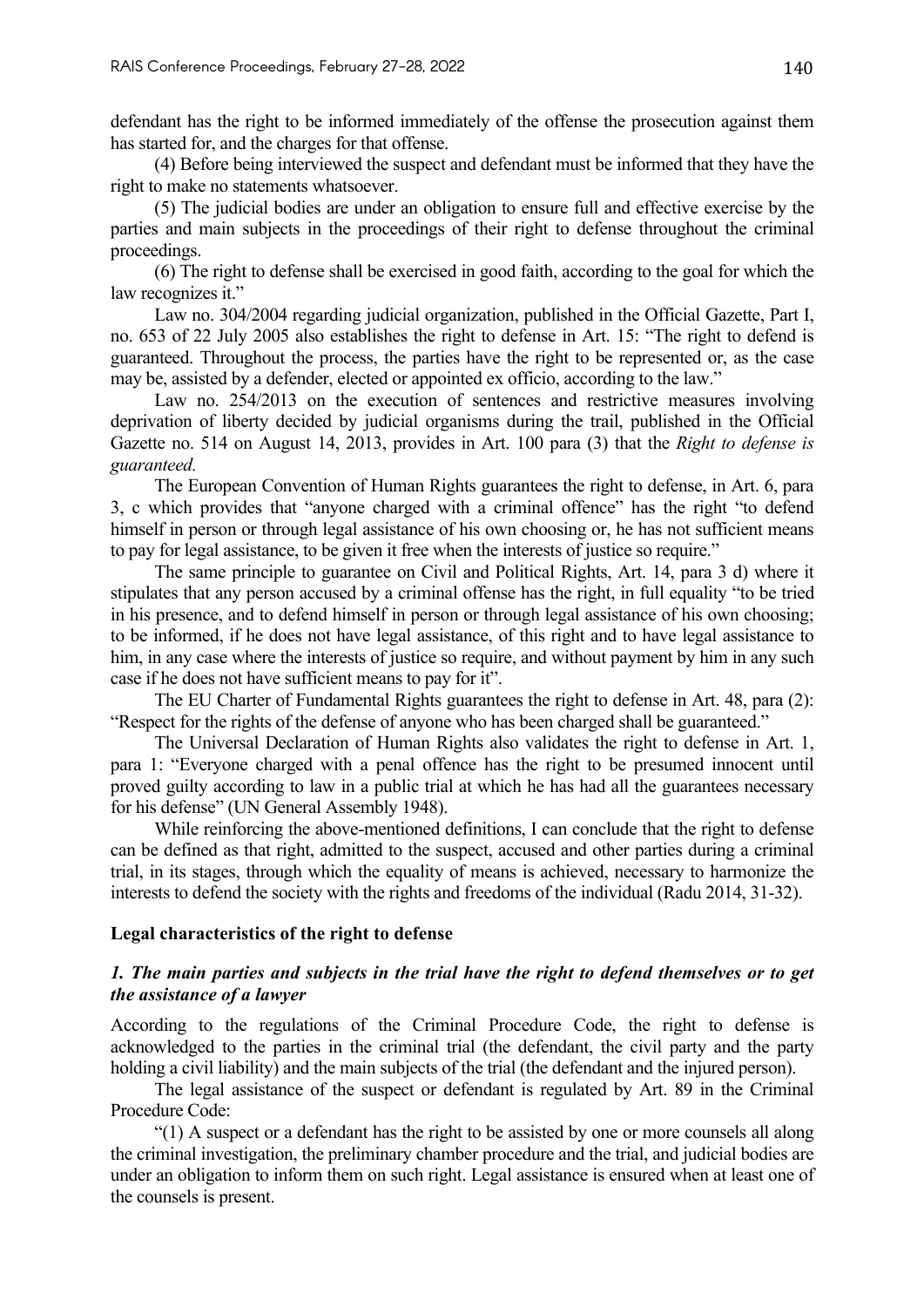(2) A person detained or arrested has the right to contact their counsel, and confidentiality of communications shall be ensured to them, in compliance with necessary measures of visual supervision, guard and security, and the conversations between them shall not be wiretapped or recorded. Evidence obtained in breach of this paragraph shall be excluded."

The possibility of the defendant, provided by the law, to be assisted by several lawyers does not entail any sanction in what regards the absence of one of them during the trial. The High Court of Cassation and Justice (2003), Criminal section, established in their Decision no. 5079 on November 7, 2003 that if a defendant was represented by two lawyers and one of them elaborated a request to day the judgement of the cause given the impossibility to attend due to health issues, the legal assistance was covered by the second defendant present in the court.

The legal assistance of the injured person, the civil party and the party holding a civil responsibility is provided by the Art. 93 of the Criminal Procedure Code. Although the Criminal Procedure Code confers the right of main parties and subjects in a trial to defend themselves, there are cases when legal assistance is compulsory. The right conferred by the lawmaker to the defendant to defend himself assumes that the defendant is present during the trail, the possibility to get access to documents and learn about them. However, if a cause poses certain legal difficulties requiring a certain level of professional knowledge, one needs to also appoint a defender ex officio. In this sense, ECHR established that the state does not have to let the defendant to be on his own in front of such professional requirements (Jurisprudentacedo.com n.d. *Case Pakelli v. Germany*).

According to Art. 90 in the Criminal Procedure Code, legal assistance is obligatory in the following cases: the suspect or accused one is under age, finds himself in a detention center or in an educational one or, when hold or arrested, even in another cause, or when the safety measure of medical internment was established even in another cause, as well as in cases provided by the law; in case the legal organism appreciates that the suspected or the accusee could not complete defense on his own; during the trial for the causes when the law provides for the committed crime the punishment of life detention or the punishment of over 5 years of detention.

One can thus note the concern of the lawmaker to protect the persons who, given their situation, have limited opportunities to organize an appropriate defense during the criminal trial, such as those under age, or interned in an educational center, being hold or arrested even in another case, those for whom the safety measure of medical interment was applied, even in another cause, as well as other cases provided by the law when the legal organism considers that the suspect or the accusee may not defend himself, such as those presented so far for which the measure of the medical interment was adopted, based on the consideration that they suffer from a mental condition (Neagu 2007, 189-190).

According to Art. 93, para (4) and (5) in the Criminal Procedure Code, the legal assistance of the injured party, the civil party and of the party holding civil liability is mandatory in the following situations: when the injured person or the civil party is someone lacking capacity or having limited capacity to exercise; when the judicial body considers that for certain reasons the injured party, the civil party or the civilly liable party could not defend himself, it shall decide to take measures for the appointment of an ex officio lawyer.

#### *2. The parties, the main subjects in the trial and the lawyer have the right to benefit from the time and facilities necessary for the preparation of the defense*

This right is conferred to the parties, the principal subjects and the lawyer by virtue of the fact that certain cases are of particular complexity, which means that the time needed to prepare the defense is longer. In the jurisprudence of ECHR, it is considered that a period of 3 weeks is sufficient to prepare a defense in a case in which the defendant's lawyer had to formulate a response to a 49-page document (see case Kremsow v. Austria). On the same note, the ECHR appreciated that only two weeks to prepare defense in a case containing 17.000 pages were insufficient, the right to defense of the accusee being thus infringed (see Ocalan v. Turkey).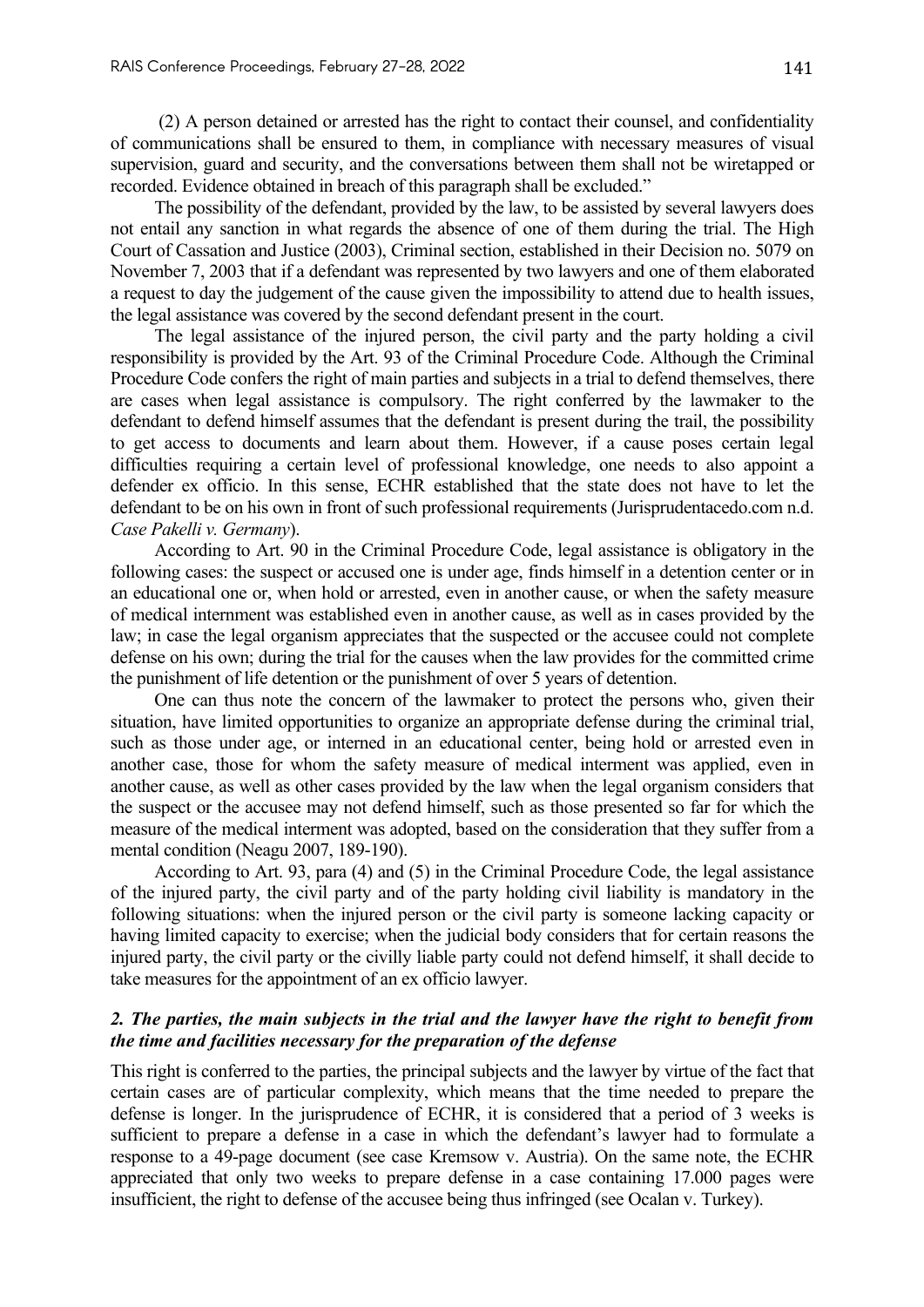### *3. The suspect has the right to be informed immediately and before being heard about the act for which the criminal investigation is being carried out and its legal classification. The defendant has the right to be informed immediately about the act for which criminal proceedings have been instituted against him and of its legal classification*

This right provided to the suspect and the accused requires detailed, accurate and complete information on the nature and causes of the charge, which is necessary for the accused to prepare his defense. Regarding this right of the defendant, the Constitutional Court of Romania provided its opinion in the motivation of Decision no. 250 of April 16, 2019, regarding the exception of unconstitutionality of the provisions of Art. 386 paragraph (1) of the Criminal Procedure Code, the following aspects, relating the internal regulation of this right to the jurisprudence of the ECHR: "The Court also notes that Article 6 para 3 (a) of the Convention for the Protection of Human Rights and Fundamental Freedoms governs the right of the "defendant" to be informed of the nature and causes of the "accusation" brought against him. The above-mentioned conventional provisions highlight the need for national authorities to do their utmost to ensure that the "accusation" is transmitted to the person concerned, as the indictment plays a key role in criminal proceedings; from the date of notification, the person concerned shall be officially informed of the factual and legal basis of the charge against him (Judgement of December 19, 1989 adopted for Case Kamasinksi v. Austria, para 79; Judgement of March 25, 1999, adopted for Case Pélissier and Sassi v. France, para 51-52; Judgment of July 25, 2000, adopted for the Case Mattoccia v. Italy, para 59). Art. 6 para 3 a) in the Convention admits for the defendant not only the right to be informed about the "cause" of the accusation, which means the material facts about which he is accused, and which are at the core of the accusation, but also the "nature" of the accusation, which translates into the legal classification of the facts in the cause; in both cases the information must be detailed (Judgement of March 25, 1999 adopted for Case adopted for Case Pélissier and Sassi v. France, para 51; Judgment of July 25, 2000, adopted for the Case Mattoccia v. Italy, para 59; Judgment of January 7, 2010, adopted for the Case Penev v. Bulgaria, para 33 and 42; Judgment of April 12, 2011, adopted for the Case Adrian Constantin v. Romania, para 18)" (Decision no. 250 of April 16, 2019).

#### *4. Before being heard, the suspect and the defendant must be informed that they have the right not to make any statement*

The Constitutional Court of Romania, being notified to rule on an exception of unconstitutionality, in the motivation of Decision no. 236 of June 2, 2020, explains in detail Art. 10 paragraph (4) of the Criminal Procedure Code, in conjunction with other articles guaranteeing the observance of the right to silence and non-self-incrimination:

"…the right to silence and non-self-incrimination are listed between the procedural rights of the suspect and the defendant, Art. 83 a) of the Criminal Procedure Code providing that the defendant has the right to refuse to give a statement without the risk of suffering any unfavorable consequences as a result of this refusal, Art. 78 of the same normative act establishing that the suspect has the rights provided by law for the defendant, unless the law provides otherwise. At the same time, according to Art. 99 para. (2) of the Criminal Procedure Code, the suspect or defendant enjoys the presumption of innocence, not being obliged to prove his innocence, and "has the right not to contribute to his own accusation." In fact, according to Art. 109 para (3) in the Criminal Procedure Code, "During the hearing, the suspect or defendant may exercise his right to remain silent in respect of any of the facts or circumstances in question." In the same way, the Court observes other criminal procedural norms regulating the right to silence, such as Art. 209 para. (6) regarding the preventive measure of detention, incident both in the matter of judicial control - according to Art. 212 para. (3), as well as in the matter of judicial control on bail, correlated with Art. 216 para. (3); Art. 225 para. (8) to which Art. 238 para. (1) refers as well, regarding the preventive arrest of the defendant during the criminal investigation, respectively in the procedure of the preliminary chamber and during the trial; Art. 374 para. (2) on the trial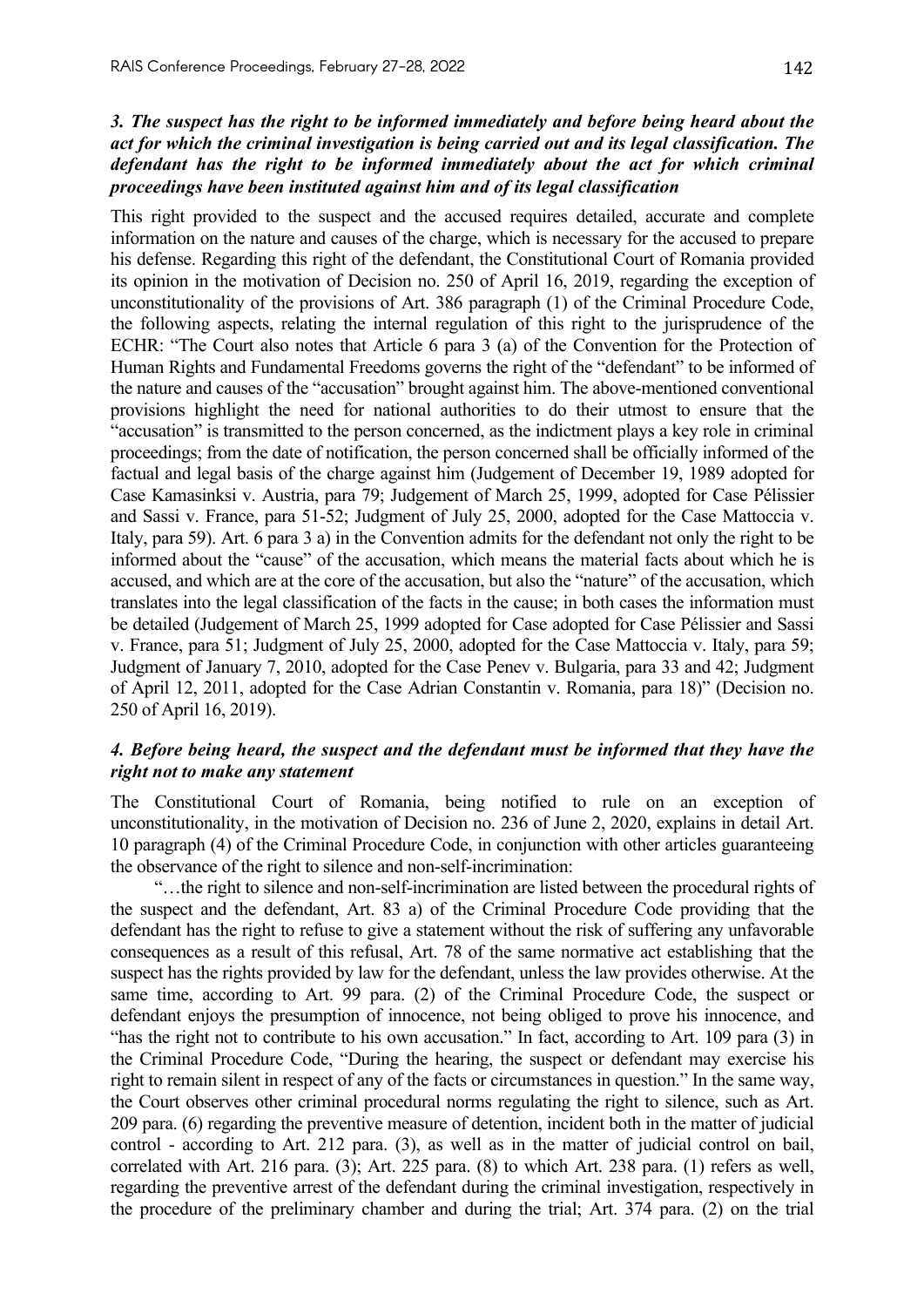procedure - the procedural moment of the preliminary explanations, when, among other things, the president explains to the defendant the accusation against him and notifies the defendant about the right not to make any statement, drawing his attention that what he declares can also be used against him. The latter text is also incidental in the matter of appeal, according to Art. 420 para. (4), which states that "The appellate court proceeds to hearing the defendant, when possible, according to the rules of the trial on the merits". The afore-mentioned criminal procedural norms establish the obligation of the judicial bodies to warn the suspect or the defendant, at different procedural moments, regarding the right to silence and non-self-incrimination, the violation of the mentioned obligation being sanctioned under the conditions of Art. 282 para. (1) of the Code of Criminal Procedure, with the consequence of excluding the evidence thus obtained in the conditions of Art. 282 para (1) in the Criminal Procedure Code, with the consequence of excluding the evidence thus obtained, according to Art. 102 para (2) in the Criminal Procedure Code" (Decision no. 236 of June 2, 2020).

## *5. Judicial bodies have the obligation to ensure the full and effective exercise of the right to defense by the parties and the main procedural subjects throughout the criminal process*

The investigative bodies have the obligation to administer ex officio any evidence which capitalizes on the interests of the parties or the main procedural subjects. This obligation means to gather and administer evidence both in favor and against the defendant or suspect. (Art. 100 para. 1, Criminal Procedure Code).

In practice, it was established that the sentencing of a first-instance conviction at first trial without hearing witnesses who had testified during the criminal investigation violated the legal provisions guaranteeing the truth and also violated the rule of fairness, according to which the court was obliged to directly verify the evidence produced in proving the guilt of the defendant. (Decision no. 1003/1992 of the Bucharest Municipal Court, Second Criminal Section, in Neagu and Damaschin 2020, 131).

## *6. The right of defense must be exercised in good faith, in accordance with the purpose for which it was recognized by law*

Through this regulation, the lawmaker aimed at resolving criminal cases within a reasonable time, a regulation determined by the need for the defenders in a criminal trial not to delay cases by excessive requests. This provision is completed with Art. 94 para. 1 in the Criminal Procedure Code, which provides that the right of the lawyer to request consultation of the case during the criminal proceedings may not be abused. The exercise in bad faith of the right to defense is assimilated to an abuse of rights and sanctioned with a judicial fine from 1,000 to 7,000 lei and with the payment of legal expenses occasioned according to Art. 488<sup>6</sup>, para (4).

Regarding the exercise in bad faith of the right to defense, the Constitutional Court of Romania motivated in Decision no. 675 of November 6, 2018 following: "The abuse of procedural law presupposes both a subjective and an objective element. Thus, the subjective element consists in the exercise in bad faith (mala fides) of procedural law, with the purpose of harassment, without justification of a special and legitimate interest, but only with the intention of infringing the rights of the opposing party, either by limiting or delaying it. In the process of capitalizing on the rights or means of defense, either by exerting pressure, in order to give up support or to lead to compromises. At the same time, the objective element consists in diverting the procedural right from the purpose / end for which it was recognized by law, the abusive act lacking legitimate motivation. In addition, in the criminal proceedings, the subjective element may concern not only the harm of the interests of the adverse party, but also of the company, which are represented by the Public Ministry, but also the prevention of the judicial bodies from finding out the truth in question… Frequent situations in practice in which procedural rights are exercised in bad faith are, for example, those concerning the formulation of identical claims, repeated shortly after the rejection of the previous application or the termination of the legal aid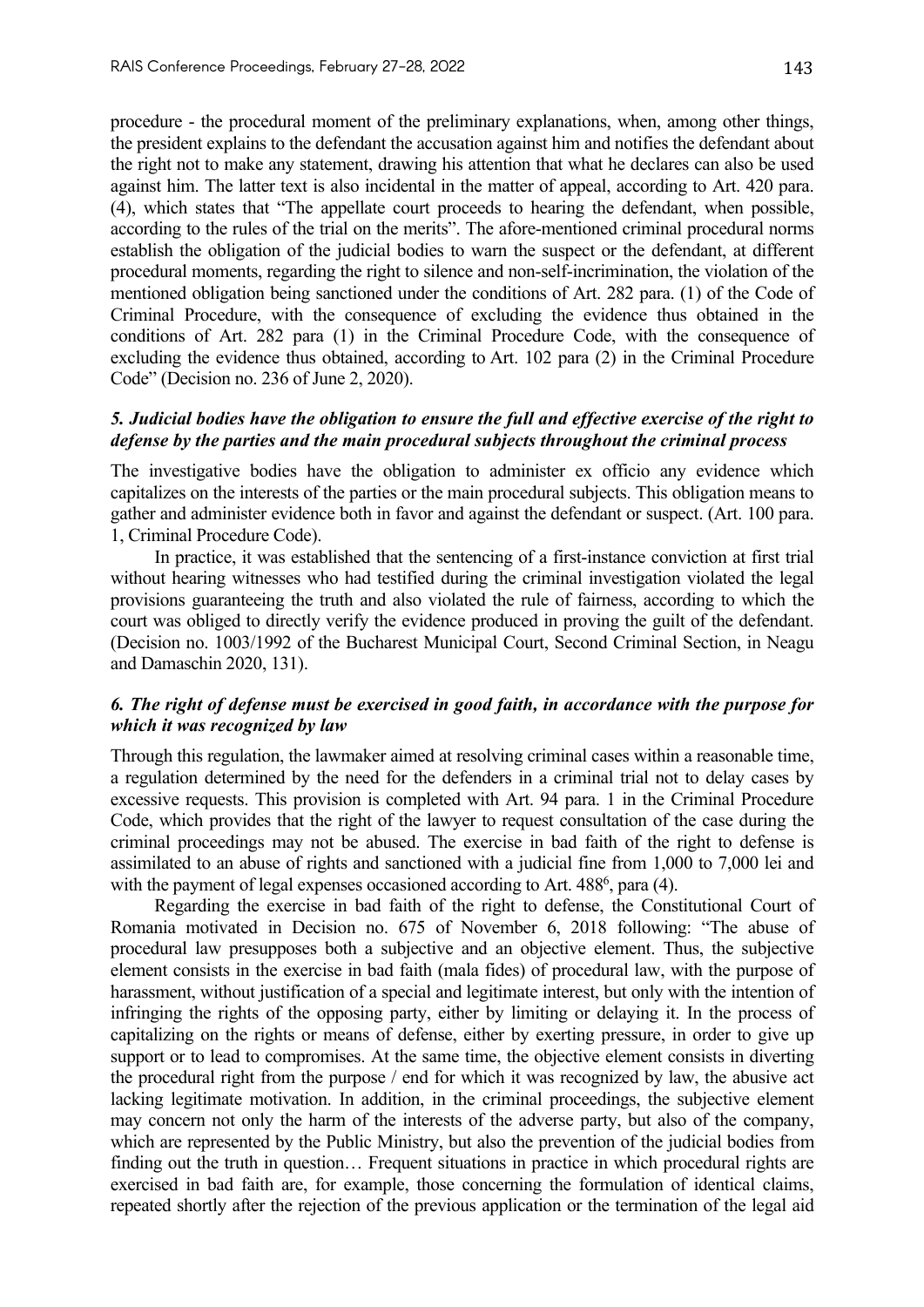contract at different procedural points, when the party has an interest in postponing the trial by any means - such as preventing the court from adjudicating a proposal to extend the pre-trial detention measure" (Decision no. 675, 2018).

#### **Conclusions**

Romania has suffered numerous ECHR convictions over time for violating its rights of defense. This is due to the fact that there is no uniform practice of courts at national level, and last but not least, the inability to harmonize domestic law in criminal matters with the principles evoked by the European Convention on Human Rights or other international regulations. The analysis of the internal jurisprudence of the criminal proceedings in which the defendants allege the violation of the right to defense highlights an overwhelming number of trials completed with the rejection of the actions brought by the defendants. Another cause of numerous convictions at the ECHR may be the superficiality of criminal investigation bodies in the application of criminal procedural rules, an unjustified "supremacy" of the prosecutor in the courtroom, but also the delay of a criminal trial by a difficult access of defenders to the files of criminal cases. I consider that all the aspects highlighted above as well as the context of the right to a fair trial in Romania were possible also due to the fact that the material liability of magistrates is not legislated. As long as there is no liability of the magistrates, and the material responsibility for the compensations granted to the winners of the ECHR proceedings against Romania belongs to the Romanian state, the criminal conviction of a defendant and the legal motivation of this conviction will be made with the same non-uniformity in decisions and application of the Romanian criminal law.

#### **References**

- *Case C-229/05 P.* Judgment of the Court (First Chamber) of 18 January 2007. *Osman Ocalan, on behalf of the Kurdistan Workers' Party (PKK) and Serif Vanly, on behalf of the Kurdistan National Congress (KNK) v Council of the European Union.* Available at http://curia.europa.eu/juris/showPdf.jsf;jsessionid=9ea7d2dc30d64b6c3230a6da41c6a715b83c90a0e4d7.e34K axiLc3qMb40Rch0SaxyLbNr0?text=&docid=65123&pageIndex=0&doclang=RO&mode=lst&dir=&occ=first &part=1&cid=837990.
- *Case Kremsow v. Austria.* Application no. 12350/86. European Court of Human Rights, Strasbourg, 21 September 1993. https://hudoc.echr.coe.int/eng#{%22itemid%22:[%22001-57829%22]}.
- Council of Europe. 1952. *The European convention on human rights.* Strasbourg: Directorate of Information.
- Decision no. 1003/1992 of the Bucharest Municipal Court, Second Criminal Section, in Neagu and Damaschin 2020, 131.
- Decision no. 236 of June 2, 2020, regarding the exception of unconstitutionality of the provisions of art. 246 and art. 248 of the Criminal Code of 1969, of art. 297 paragraph (1) of the Criminal Code, of art. 114 paragraph (2) and of art.118 of the Code of Criminal Procedure, as well as of art.132 of Law no.78 / 2000 for the prevention, discovery and sanctioning acts of corruption, published in the Official Gazette no. 597 of 08.07.2020.https://www.ccr.ro/wp-content/uploads/2020/06/Decizie\_236\_2020.pdf, accessed on January 21, 2022.
- Decision no. 250 of April 16, 2019, regarding the exception of unconstitutionality of the provisions of art. 386 paragraph (1) of the Code of Criminal Procedure, published in the Official Gazette no. 500 of 20.06.2019.https://www.ccr.ro/download/decizii\_de\_admitere/Decizie\_250\_2019.pdf.
- Decision no. 675/2018 regarding the rejection of the exception of unconstitutionality of the provisions of art. 283 and art. 284 of the Code of Criminal Procedure, published in the Official Gazette, Part I no. 1116 of December 29, 2018.https://lege5.ro/gratuit/gmytimzvgy4q/decizia-nr-675-2018-referitoare-la-respingerea-exceptiei-deneconstitutionalitate-a-dispozitiilor-art-283-alin-4-lit-n-si-art-284-din-codul-de-procedura-penala, accessed on January 21, 2022.
- International Covenant on Civil and Political Rights (ICCPR) on December 16, 1966, published in the Official Gazette no. 146 on November 20, 1974.
- Jurisprudentacedo.com. n.d. *Case Pakelli v. Germany* The decline of the Federal Court of Justice to appoint a defender ex officio in order to assist an accusee during the debates in the course of cassation. https://jurisprudentacedo.com/PAKELLI-c.-GERMANIEI-Refuzul-Curtii-Federale-de-Justitie-de-a-numi-unaparator-din-oficiu-pentru-a-asista-un-invinuit-in-timpul-dezbaterilor-in-casatie.html.
- Law no. 254/2013 on the execution of sentences and restrictive measures involving deprivation of liberty decided by judicial organisms during the trail, published in the Official Gazette no.514 on August 14, 2013.